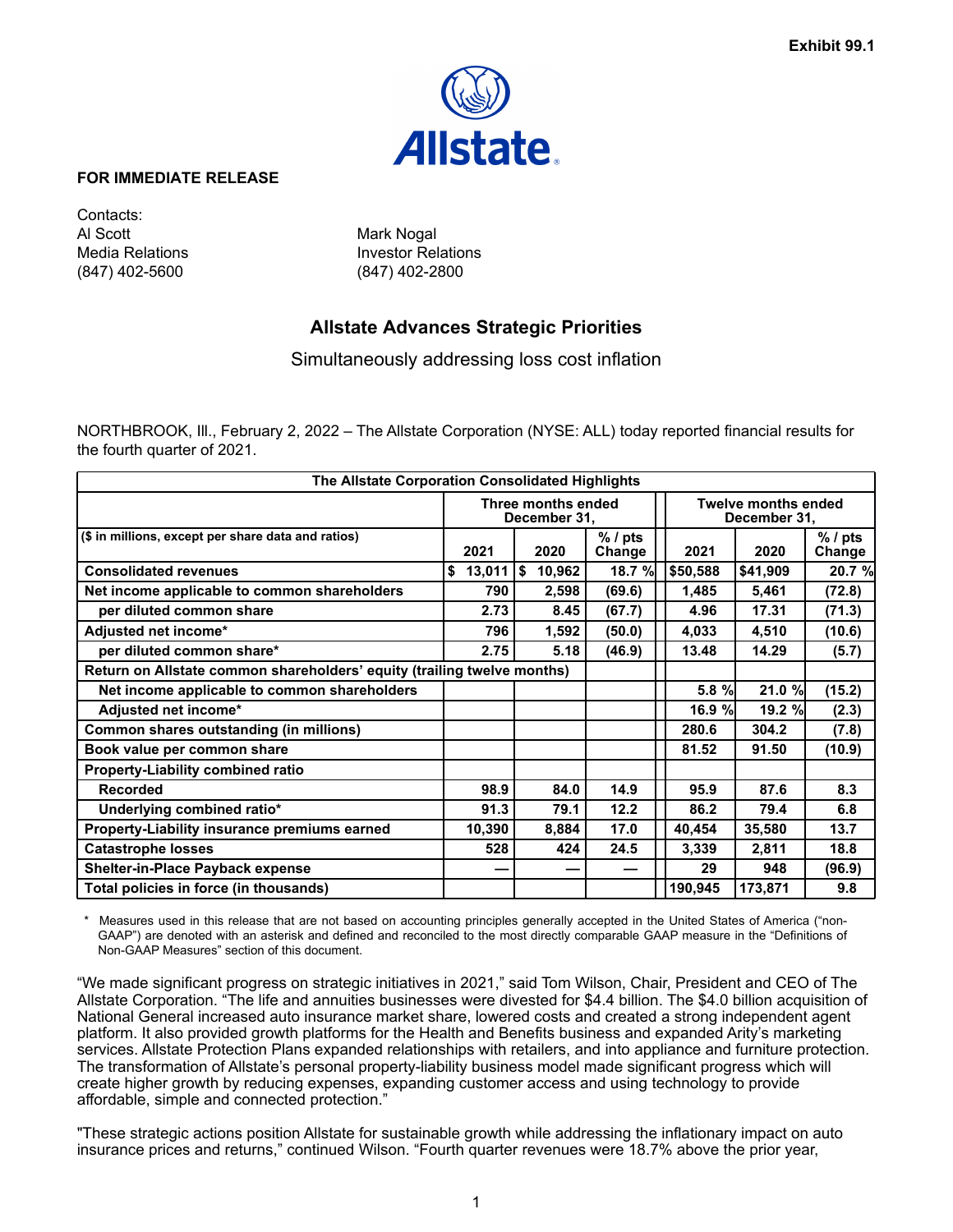reflecting about a 1 percentage point increase in auto insurance market share, increased investment income and growth in protection plans. Revenues for the full year were \$50.6 billion, 20.7% above the prior year, largely reflecting a 9.8% increase in policies in force and higher investment income. Net income was \$790 million as excellent results from homeowners insurance and performance-based investments were partially offset by lower auto insurance underwriting income. We are adapting to higher auto claim costs by raising premiums with Allstate brand implemented rate increases in the quarter at 2.9% of countrywide premiums, reducing expenses and managing loss costs. Adjusted net income\* was \$796 million (\$2.75 per diluted common share) for the fourth quarter and \$4.0 billion (\$13.48 per diluted common share) for the full year 2021. At the same time, the common stock dividend was increased by 50% last year, and there are 7.8% fewer common shares outstanding at the end of the year," concluded Wilson.

## **Full Year 2021 Highlights**

- Allstate delivered on the 2021 Operating Priorities, which focus on both near-term performance and long-term value creation.
	- **Better Serve Customers:** Allstate made substantial progress in advancing Transformative Growth initiatives in 2021, including improving the competitive price position in auto insurance through continued cost reductions and pricing sophistication. Distribution was expanded with increased sales through Allstate's direct channel and National General's independent agent relationships.
	- **Grow Customer Base:** Consolidated policies in force grew to 190.9 million in 2021, a 9.8% increase compared to prior year. Property-Liability policies in force increased by 13.7%, driven by expanded customer access from the acquisition of National General and Allstate brand growth. Protection Services policies in force grew to 148.4 million, an 8.9% increase to the prior year, driven by continued expansion in Allstate Protection Plans.
	- **Achieve Target Returns on Capital:** Adjusted net income return on shareholders' equity\* was 16.9% in 2021, reflecting increased net investment income from strong performance-based results. The Property-Liability combined ratio of 95.9 for the full year increased compared to the prior year, primarily due to higher auto losses. Allstate is responding to higher severity through auto insurance rate increases, ongoing cost reductions and claims loss cost management.
	- **Proactively Manage Investments:** Net investment income of \$3.3 billion in 2021 exceeded prior year by \$1.7 billion due to exceptional performance-based results. Total return on the \$64.7 billion investment portfolio was 4.4% in 2021, reflecting higher performance-based income and equity returns, partially offset by fixed income valuation declines.
	- **Build Long-Term Growth Platforms:** Allstate completed the divestiture of the life and annuity businesses in the fourth quarter. National General is meeting or exceeding acquisition performance targets. Protection Services has increased revenues, particularly Protection Plans, Dealer Services and Identity Protection. Arity expanded its telematics and marketing services with LeadCloud, Transparent.ly and Arity IQ.

## **Fourth Quarter 2021 Results**

- Total revenues of \$13.0 billion in the fourth quarter of 2021 increased 18.7% compared to the prior year quarter, reflecting higher revenues from the National General acquisition and increased net investment income. Protection Services revenues also increased, reflecting growth at Allstate Protection Plans.
- Net income applicable to common shareholders of \$790 million in the fourth quarter of 2021 decreased \$1.8 billion compared to the prior year quarter, primarily driven by lower underwriting income, partially offset by higher net investment income.
- Adjusted net income\* of \$796 million, or \$2.75 per diluted share, was below the \$1.6 billion generated in the prior year quarter. The decrease reflects higher non-catastrophe losses, unfavorable non-catastrophe reserve reestimates and increased catastrophe losses, partially offset by higher earned premiums.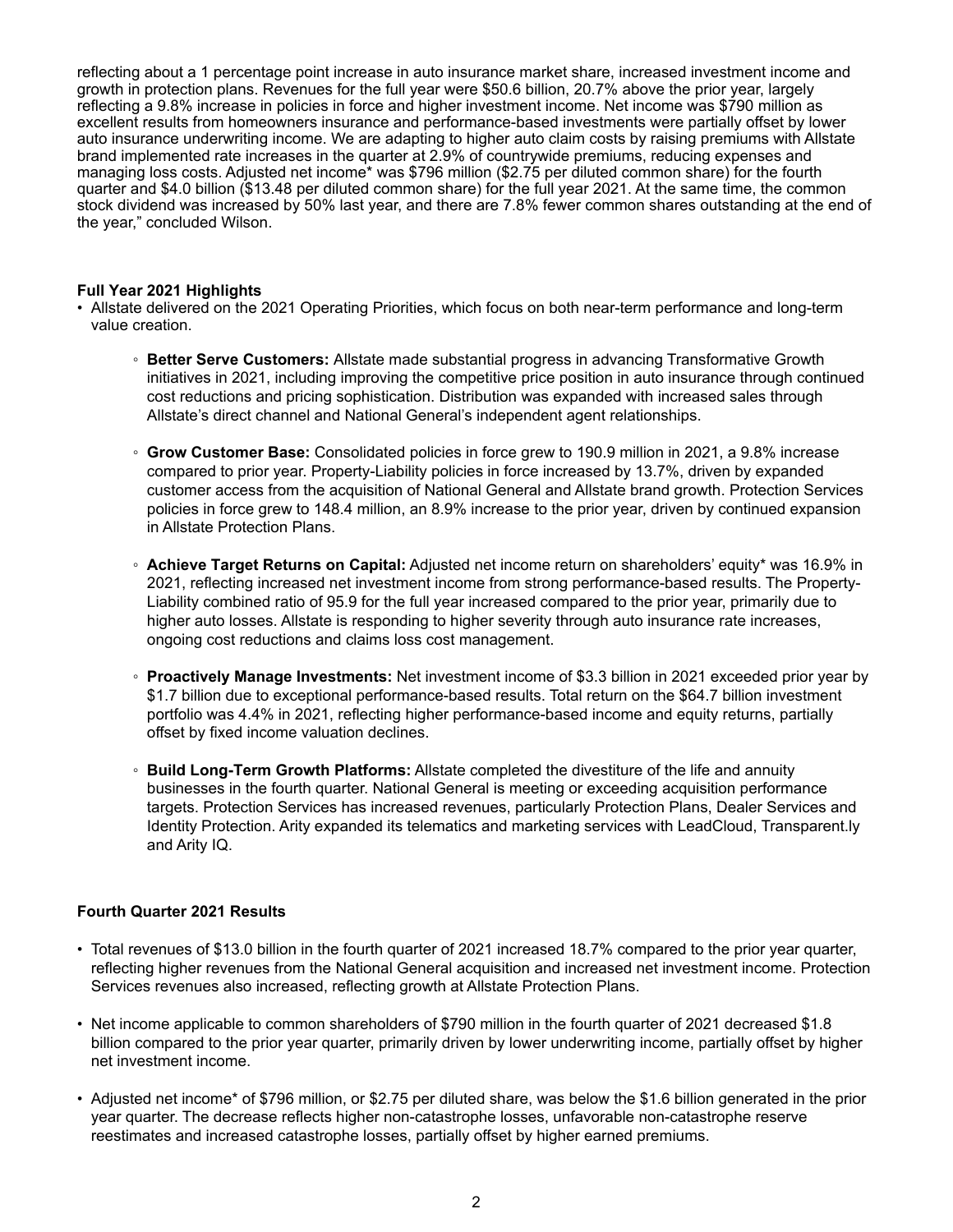| <b>Property-Liability Results</b>     |               |                                    |                     |     |                                            |               |                     |  |  |  |
|---------------------------------------|---------------|------------------------------------|---------------------|-----|--------------------------------------------|---------------|---------------------|--|--|--|
|                                       |               | Three months ended<br>December 31, |                     |     | <b>Twelve months ended</b><br>December 31, |               |                     |  |  |  |
| (\$ in millions, except ratios)       | 2021          | 2020                               | $%$ / pts<br>Change |     | 2021                                       | 2020          | $%$ / pts<br>Change |  |  |  |
| <b>Premiums written</b>               | 10,301<br>Ι\$ | l\$<br>8,609                       | 19.7 %l             | 1\$ | 41,358                                     | 35,768<br>SS. | 15.6 %              |  |  |  |
| Allstate Brand                        | 8,884         | 8,382                              | 6.0                 |     | 35,668                                     | 34,796        | 2.5                 |  |  |  |
| <b>National General</b>               | 1,417         |                                    | 227<br>NMI          |     | 5,690                                      | 972           | <b>NMI</b>          |  |  |  |
| <b>Underwriting income (loss)</b>     | 113           | 1,423                              | (92.1)              |     | 1,665                                      | 4,425         | (62.4)              |  |  |  |
| Allstate Brand                        | 174           | 1,414                              | (87.7)              |     | 1,792                                      | 4,491         | (60.1)              |  |  |  |
| <b>National General</b>               | (62)          |                                    | 12<br><b>NM</b>     |     | (21)                                       | 75            | (128.0)             |  |  |  |
| Recorded combined ratio               | 98.9          | 84.0                               | 14.9                |     | 95.9                                       | 87.6          | 8.3                 |  |  |  |
| Allstate Protection auto              | 104.3         | 85.5                               | 18.8                |     | 95.4                                       | 86.0          | 9.4                 |  |  |  |
| <b>Allstate Protection homeowners</b> | 87.1          | 78.5                               | 8.6                 |     | 96.8                                       | 90.0          | 6.8                 |  |  |  |
| Underlying combined ratio*            | 91.3          | 79.1                               | 12.2                |     | 86.2                                       | 79.4          | 6.8                 |  |  |  |
| Allstate Protection auto              | 100.2         | 84.9                               | 15.3                |     | 92.5                                       | 85.1          | 7.4                 |  |  |  |
| <b>Allstate Protection homeowners</b> | 69.6          | 61.5                               | 8.1                 |     | 69.6                                       | 62.3          | 7.3                 |  |  |  |

NM = not meaningful

 $\mathcal{L}_\text{max}$  and  $\mathcal{L}_\text{max}$ 

- **• Property-Liability** written premium of \$10.3 billion increased 19.7% in the fourth quarter of 2021 compared to the prior year quarter, driven by the addition of National General and Allstate brand growth. The recorded combined ratio of 98.9 generated underwriting income of \$113 million compared to \$1.4 billion in the fourth quarter of 2020. The 2020 results reflected low auto accident frequency related to the effects of the pandemic.
	- **◦** Decreased underwriting income was primarily driven by higher non-catastrophe losses in auto and homeowners insurance and increased non-catastrophe prior year reserve reestimates, partially offset by higher premiums earned. Prior year reserve strengthening of \$187 million reflects unfavorable loss development in auto insurance casualty coverages and shared economy business within commercial lines, increasing the combined ratio by 1.8 points.
	- The underlying combined ratio\* of 91.3 in the fourth quarter of 2021 was 12.2 points above the prior year quarter, reflecting higher auto and homeowners claims severity due to increased inflationary impacts and increased auto accident frequency.
	- The expense ratio increased by 0.3 points in the fourth quarter of 2021 compared to the prior year quarter as lower advertising expenses were offset by increased amortization of purchased intangibles from the National General acquisition and higher expenses related to guaranty fund assessments and premium taxes.
		- Allstate continues to focus on improving operational flexibility and competitive position through cost reductions. The full year 2021 adjusted expense ratio\*, which includes underwriting and claims expenses, improved to 26.0, representing a 0.6-point decline to the prior year and 3.2 point reduction since 2018. The long-term objective is a further reduction of 3 points<sup>(1)</sup> over the next 3 years.

 $<sup>(1)</sup>$  A reconciliation of non-GAAP measure to the expense ratio, a GAAP measure, is not possible on a forward-looking basis because it is not possible to provide a</sup> reliable forecast of future expenses and targeted reductions as of the reporting date.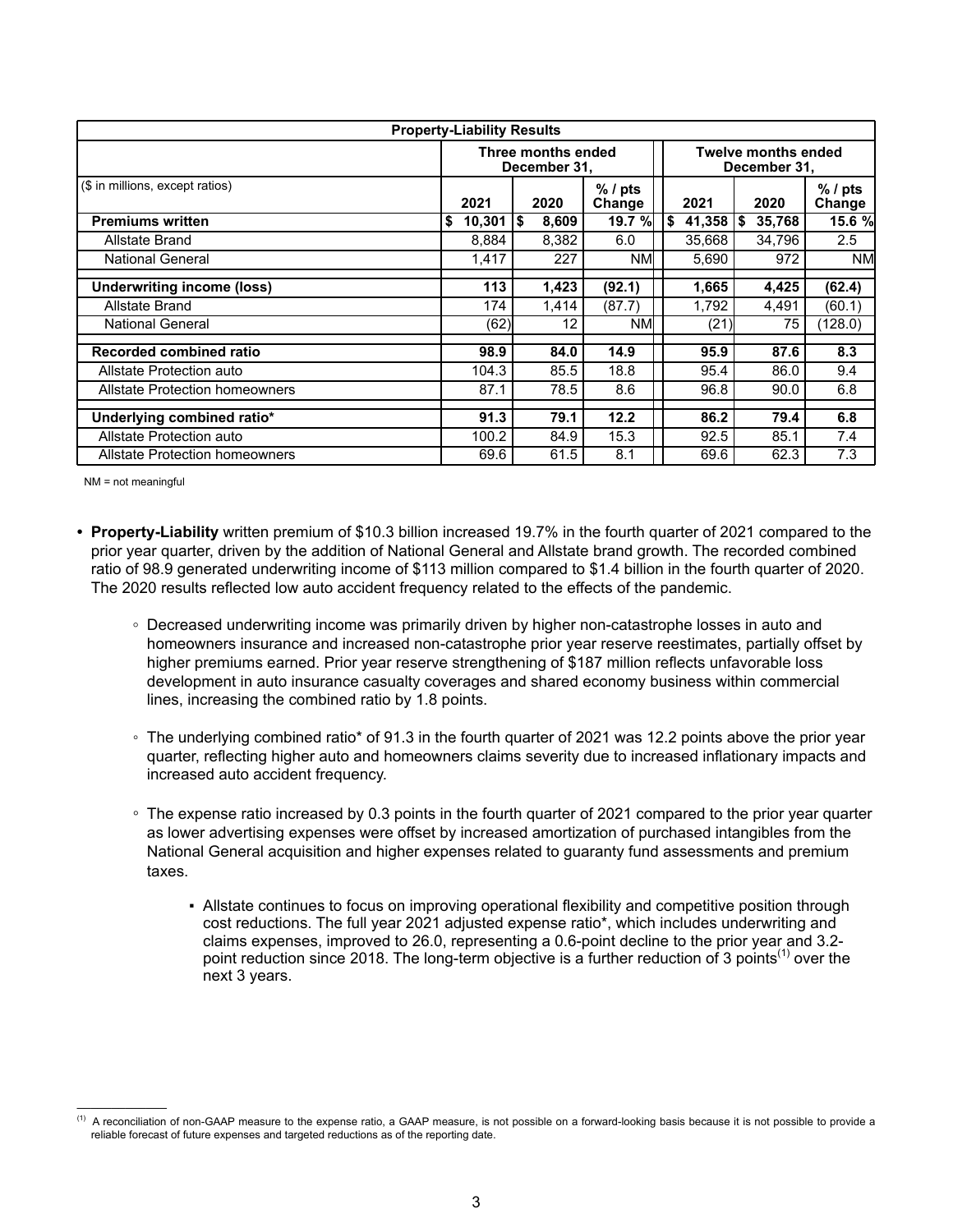**◦ Allstate Protection auto** insurance net written premium increased 16.6% and policies in force increased 16.4% compared to the prior year quarter, driven by the acquisitions of National General and SafeAuto and Allstate brand growth. Allstate brand auto net written premiums increased by 3.0% compared to the prior year quarter.

The recorded auto insurance combined ratio of 104.3 in the fourth quarter of 2021 was 18.8 points above the prior year quarter, and the underlying combined ratio\* of 100.2 was 15.3 points above the prior year quarter, primarily due to an increase in the loss ratio. The auto loss ratio increase was driven by higher claim severity from rising inflationary impacts and increased accident frequency as miles driven rebound toward pre-pandemic levels. The fourth quarter was also impacted by 2.1 points of adverse noncatastrophe prior year reserve reestimates and an additional 1.6 points for reserve strengthening for the first three quarters of 2021.

Rising loss costs reflect increased used car prices, higher parts and labor costs, medical inflation, and greater attorney representation. In response, Allstate is taking comprehensive action to improve profitability, including rate increases, reducing expenses and claims loss cost management actions.

**◦ Allstate Protection homeowners** insurance net written premium grew 31.1%, and policies in force increased 7.8% compared to the fourth quarter of 2020, due to the addition of National General and Allstate brand growth. Allstate brand net written premium increased 13.8% compared to the prior year quarter, driven by policies in force growth of 1.5% and an increase in average premiums of 11.0% due to inflation in insured home valuations and implemented rate increases.

The recorded homeowners insurance combined ratio of 87.1 in the fourth quarter of 2021 increased 8.6 points above the prior year quarter, and the underlying combined ratio\* of 69.6 increased 8.1 points compared to the fourth quarter of 2020. The increases were primarily driven by higher severity due to inflation in labor and material costs and the inclusion of National General's results, partially offset by higher average premium.

|                                     | <b>Protection Services Results</b> |            |            |                                    |                   |     |                           |                                            |       |                   |  |
|-------------------------------------|------------------------------------|------------|------------|------------------------------------|-------------------|-----|---------------------------|--------------------------------------------|-------|-------------------|--|
|                                     |                                    |            |            | Three months ended<br>December 31, |                   |     |                           | <b>Twelve months ended</b><br>December 31, |       |                   |  |
| (\$ in millions)                    |                                    | 2021       |            | 2020                               | $%1$ \$<br>Change |     | 2021                      |                                            | 2020  | $%1$ \$<br>Change |  |
| Total revenues <sup>(1)</sup>       | \$                                 | $606$   \$ |            | 497                                | 21.9%             | l\$ | $2,336$   \$              |                                            | 1,892 | 23.5 %            |  |
| <b>Allstate Protection Plans</b>    |                                    | 314        |            | 263                                | 19.4              |     | 1,195                     |                                            | 965   | 23.8              |  |
| <b>Allstate Dealer Services</b>     |                                    | 135        |            | 121                                | 11.6              |     | 517                       |                                            | 477   | 8.4               |  |
| Allstate Roadside                   |                                    | 61         |            | 58                                 | 5.2               |     | 244                       |                                            | 230   | 6.1               |  |
| Arity                               |                                    | 62         |            | 26                                 | 138.5             |     | 252                       |                                            | 107   | 135.5             |  |
| <b>Allstate Identity Protection</b> |                                    | 34         |            | 29                                 | 17.2              |     | 128                       |                                            | 113   | 13.3              |  |
| Adjusted net income (loss)          |                                    | 29         | $\sqrt{5}$ | $38 $ \$                           | (9)               |     | \$<br>$179$ $\frac{1}{3}$ |                                            | 153 S | 26                |  |
| <b>Allstate Protection Plans</b>    |                                    | 23         |            | 32                                 | (9)               |     | 142                       |                                            | 137   | 5                 |  |
| <b>Allstate Dealer Services</b>     |                                    | 9          |            |                                    | 2                 |     | 34                        |                                            | 29    | 5                 |  |
| Allstate Roadside                   |                                    |            |            | 4                                  | (4)               |     | 7                         |                                            | 12    | (5)               |  |
| Arity                               |                                    | (1)        |            | (2)                                |                   |     | 3                         |                                            | (11)  | 14                |  |
| <b>Allstate Identity Protection</b> |                                    | (2)        |            | (3)                                |                   |     | (7)                       |                                            | (14)  | 7                 |  |

(1) Excludes net gains and losses on investments and derivatives

- **• Protection Services** revenues increased to \$606 million in the fourth quarter of 2021, 21.9% higher than the prior year quarter, and written premium of \$716 million increased by 28.1%, primarily driven by Allstate Protection Plans growth. Adjusted net income of \$29 million decreased by \$9 million compared to the prior year quarter, due to growth investments at Allstate Protection Plans and increased severity at Allstate Roadside.
	- **◦ Allstate Protection Plans** revenue of \$314 million increased \$51 million, or 19.4%, compared to the prior year quarter, reflecting increased policies in force. Written premium of \$519 million increased 34.8% compared to the prior year quarter, driven by the launch with the Home Depot in the first quarter. Full year written premium of \$1.8 billion was 49.1% higher than the prior year and will be earned over the policy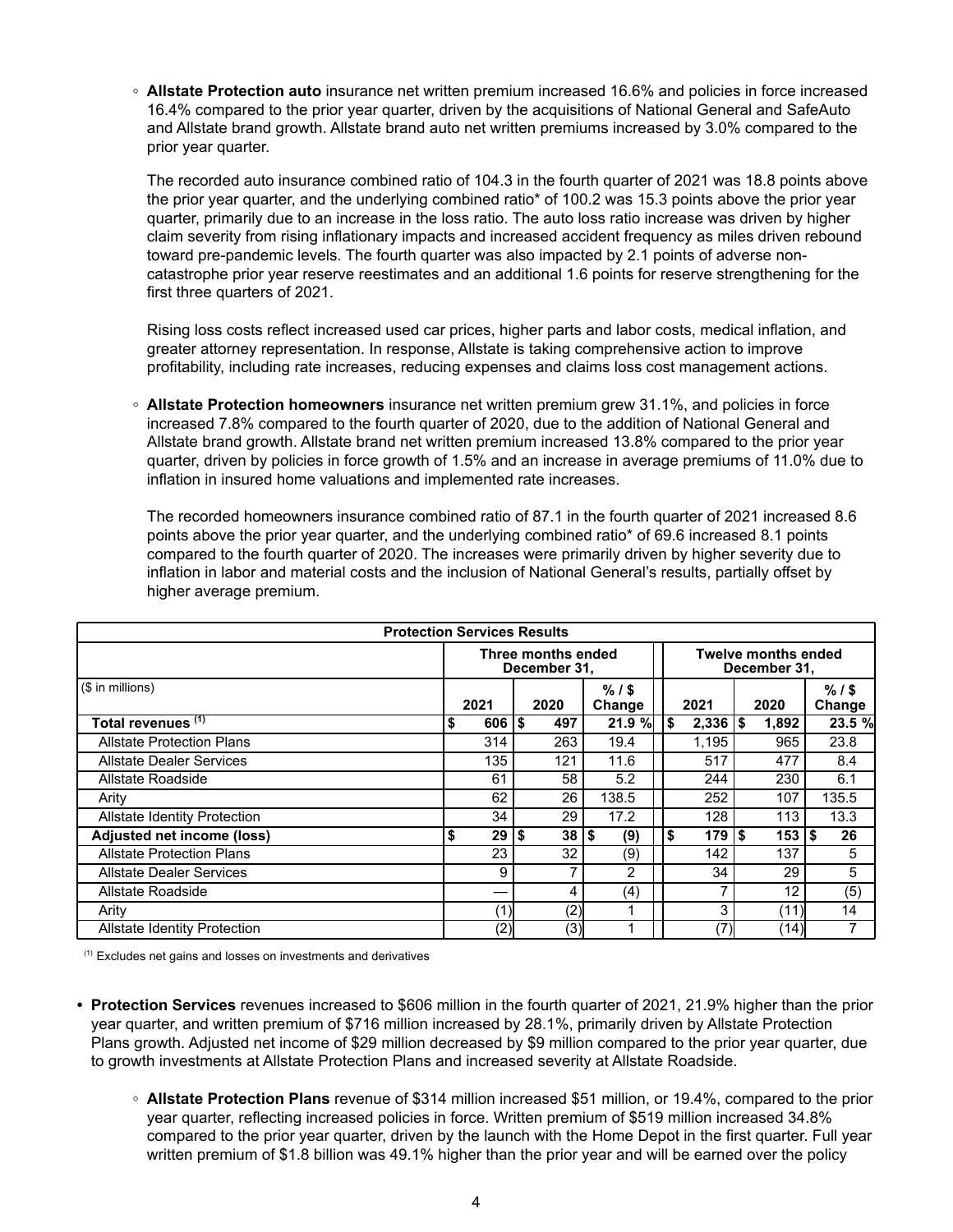period of one to five years, generating future revenue growth. Adjusted net income of \$23 million in the fourth quarter of 2021 was \$9 million lower than the prior year quarter, driven by strategic investments in partner incentives and advertising, technology and international growth.

- **Allstate Dealer Services** revenue of \$135 million was 11.6% higher than the fourth quarter of 2020, driven by increased sales and the impact of lower volumes in the fourth quarter of 2020 from impacts of the pandemic. Adjusted net income of \$9 million in the fourth quarter was \$2 million higher than the prior year quarter.
- **Allstate Roadside** revenue of \$61 million in the fourth quarter of 2021 increased 5.2% compared to the prior year quarter, as rescue volumes increased compared to the fourth quarter of 2020, which was impacted by the pandemic. Adjusted net income in the fourth quarter of 2021 declined by \$4 million compared to the prior year quarter from increased severity due to higher out-of-network costs.
- **Arity** revenue of \$62 million increased \$36 million compared to the prior year quarter, primarily driven by the inclusion of Transparent.ly and LeadCloud as a result of the National General acquisition, and increased device revenue driven by growth in the Allstate brand Milewise® product. Adjusted net loss of \$1 million in the fourth quarter of 2021 was comparable to the prior year quarter. Arity continues to expand its data acquisition platform with over 700 billion miles of traffic data being used to serve an increasing number of insurance and third-party application customers.
- **Allstate Identity Protection** revenue of \$34 million in the fourth quarter of 2021 increased 17.2% compared to the prior year quarter, and policies in force increased by 3.8% to 2.8 million. Adjusted net loss of \$2 million in the fourth quarter of 2021 was comparable to the prior year quarter as higher revenue was largely offset by higher expenses.

| <b>Allstate Health and Benefits Results</b> |      |                                    |             |       |                                            |             |  |  |
|---------------------------------------------|------|------------------------------------|-------------|-------|--------------------------------------------|-------------|--|--|
|                                             |      | Three months ended<br>December 31, |             |       | <b>Twelve months ended</b><br>December 31, |             |  |  |
| $($ \$ in millions)                         | 2021 | 2020                               | %<br>Change | 2021  | 2020                                       | %<br>Change |  |  |
| <b>Premiums and contract charges</b>        | 459  | 262                                | 75.2 %      | 1,821 | 1,094                                      | 66.5 %      |  |  |
| Employer voluntary benefits                 | 262  | 262                                |             | 1.031 | 1.094                                      | (5.8)       |  |  |
| Group health                                | 90   |                                    | <b>NMI</b>  | 350   |                                            | <b>NM</b>   |  |  |
| Individual health                           | 107  |                                    | <b>NM</b>   | 440   |                                            | <b>NM</b>   |  |  |
| <b>Adjusted net income</b>                  | 48   | 34                                 | 41.2        | 208   | 96                                         | 116.7       |  |  |

**• Allstate Health and Benefits** premiums and contract charges increased 75.2% compared to the prior year quarter, primarily due to the addition of group and individual health businesses acquired with National General. The acquisition also generated other revenue of \$111 million in the fourth quarter and \$359 million in 2021, primarily from administrative fees and commissions on sales of non-proprietary health products. Adjusted net income of \$48 million in the fourth quarter of 2021 was \$14 million greater than the fourth quarter of 2020 as income from the addition of National General was offset by an increased benefit ratio due to higher life mortality and lower benefit utilization in the prior year quarter.

| <b>Allstate Investment Results</b>                            |                                                                                  |      |                  |         |          |                  |  |  |  |
|---------------------------------------------------------------|----------------------------------------------------------------------------------|------|------------------|---------|----------|------------------|--|--|--|
|                                                               | Three months ended<br><b>Twelve months ended</b><br>December 31,<br>December 31, |      |                  |         |          |                  |  |  |  |
| (\$ in millions, except ratios)                               | 2021                                                                             | 2020 | \$/pts<br>Change | 2021    | 2020     | \$/pts<br>Change |  |  |  |
| Net investment income                                         | 847                                                                              | 660  | 187              | \$3,293 | \$1,590  | 1,703            |  |  |  |
| Market-based investment income (1)                            | 363                                                                              | 370  |                  | 1.424   | 1.440    | (16)             |  |  |  |
| Performance-based investment income (1)                       | 516                                                                              | 314  | 202              | 1.980   | 247      | 1,733            |  |  |  |
| Net gains on investments and derivatives                      | 266                                                                              | 490  | (224)            | 1.084   | 1,087    | (3)              |  |  |  |
| Change in unrealized net capital gains and losses.<br>pre-tax | (419)                                                                            | 409  | NΜ               | (1,771) | 1.311    | <b>NM</b>        |  |  |  |
| Total return on investment portfolio                          | 1.1%                                                                             | 2.7% | (1.6)            | 4.4%    | $7.2 \%$ | (2.8)            |  |  |  |

<sup>(1)</sup> Investment expenses are not allocated between market-based and performance-based portfolios with the exception of investee level expenses.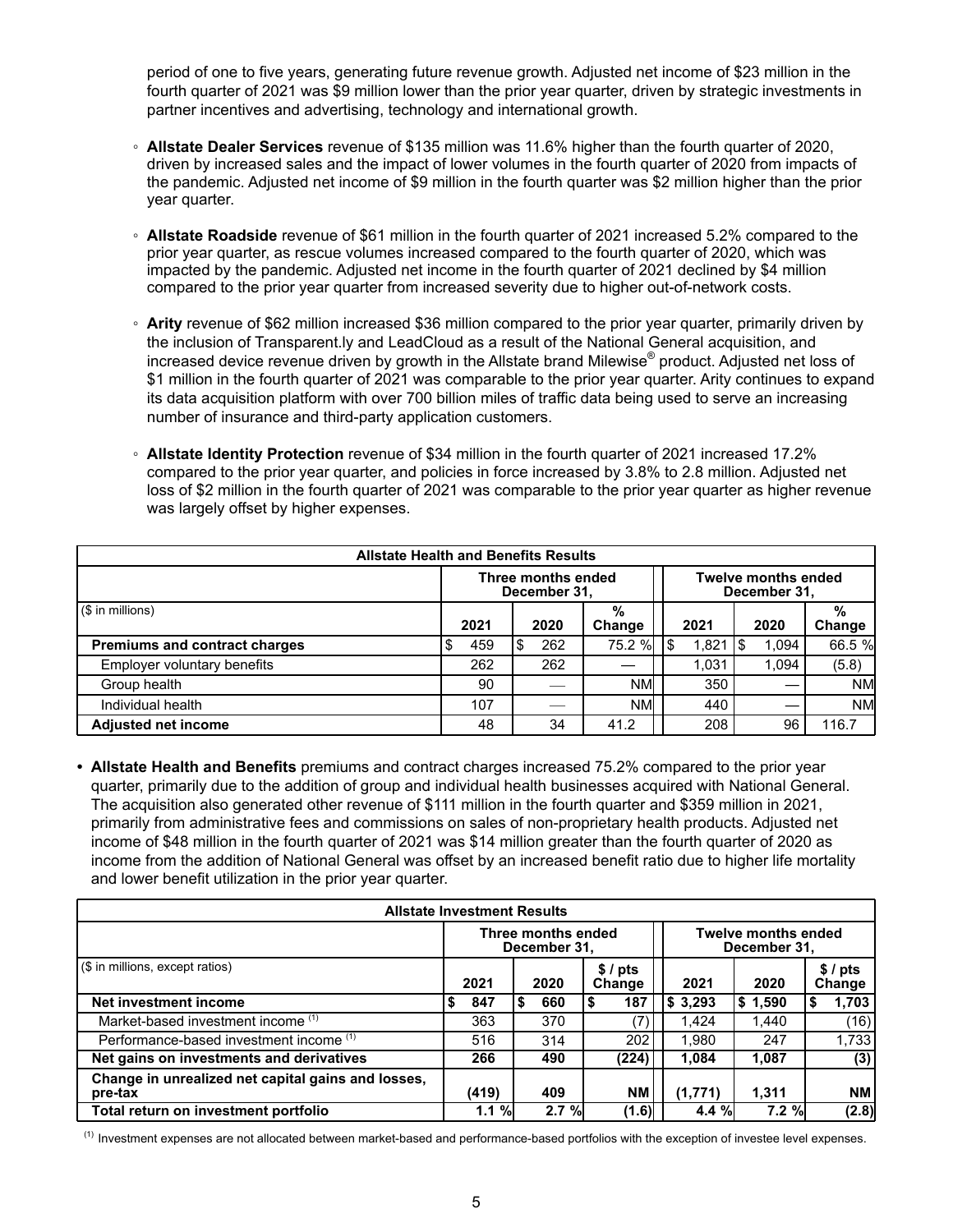- **Allstate Investments** \$64.7 billion portfolio generated net investment income of \$847 million in the fourth quarter of 2021, an increase of \$187 million from the prior year quarter, driven by higher performance-based income.
	- **Market-based investment income** was \$363 million in the fourth quarter of 2021, a decrease of \$7 million, or 1.9%, compared to the prior year quarter as the impact of lower reinvestment rates was largely mitigated by higher average assets under management and prepayment fee income.
	- **Performance-based investment income** totaled \$516 million in the fourth quarter of 2021, an increase of \$202 million compared to the fourth quarter of 2020, primarily due to higher private equity investment valuations and gains from sales. Approximately 50% of performance-based income was generated by 10 individual investments in the quarter, and over a 3-, 5- and 10-year time horizon performance-based annual returns have ranged between 12.9% and 14.0%.
	- **Net gains on investments and derivatives** were \$266 million in the fourth quarter of 2021, compared to \$490 million in the prior year quarter, primarily due to lower net gains on the valuation of equity investments and the sale of fixed income securities.
	- **Unrealized net capital gains** decreased \$419 million in the fourth quarter of 2021 as higher interest rates resulted in lower fixed income valuations.
	- **Total return** on the investment portfolio was 1.1% for the quarter and 4.4% in 2021.
	- Ongoing proactive management of the investment portfolio risk and return profile included shortening the fixed income duration from 5.0 to 4.2 years in 2021, primarily during the fourth quarter to reduce exposure to an inflation-driven increase in interest rates.
- **• Discontinued Operations** generated a loss of \$321 million in the fourth quarter of 2021, primarily driven by an increase in the loss on disposition associated with the sales of Allstate Life Insurance Company and Allstate Life Insurance Company of New York in the quarter. The total loss on disposition was \$4.1 billion in comparison to the original estimate of \$4.0 billion.

## **Proactive Capital Management**

"Allstate's earnings power and proactive capital management support reinvestment in growth and provided excellent cash returns to shareholders," said Mario Rizzo, Chief Financial Officer. "We closed on the acquisitions of National General for \$4 billion and SafeAuto for \$262 million in 2021, enhancing our competitive position in personal lines insurance and further increasing market share. We also returned \$4.1 billion to common shareholders in 2021 through a combination of \$3.3 billion in share repurchases and \$885 million of shareholder dividends. This was \$1.7 billion greater than the prior year and driven, in part, by the deployable capital generated through the divestiture of our life and annuity businesses," concluded Rizzo.

Visit www.allstateinvestors.com for additional information about Allstate's results, including a webcast of its quarterly conference call and the call presentation. The conference call will be at 9 a.m. ET on Thursday, February 3. Financial information, including material announcements about The Allstate Corporation, is routinely posted on www.allstateinvestors.com.

#### **Forward-Looking Statements**

This news release contains "forward-looking statements" that anticipate results based on our estimates, assumptions and plans that are subject to uncertainty. These statements are made subject to the safe-harbor provisions of the Private Securities Litigation Reform Act of 1995. These forward-looking statements do not relate strictly to historical or current facts and may be identified by their use of words like "plans," "seeks," "expects," "will," "should," "anticipates," "estimates," "intends," "believes," "likely," "targets" and other words with similar meanings. We believe these statements are based on reasonable estimates, assumptions and plans. However, if the estimates, assumptions or plans underlying the forward-looking statements prove inaccurate or if other risks or uncertainties arise, actual results could differ materially from those communicated in these forward-looking statements. Factors that could cause actual results to differ materially from those expressed in, or implied by, the forward-looking statements may be found in our filings with the U.S. Securities and Exchange Commission, including the "Risk Factors" section in our most recent annual report on Form 10-K. Forward-looking statements are as of the date on which they are made, and we assume no obligation to update or revise any forward-looking statement.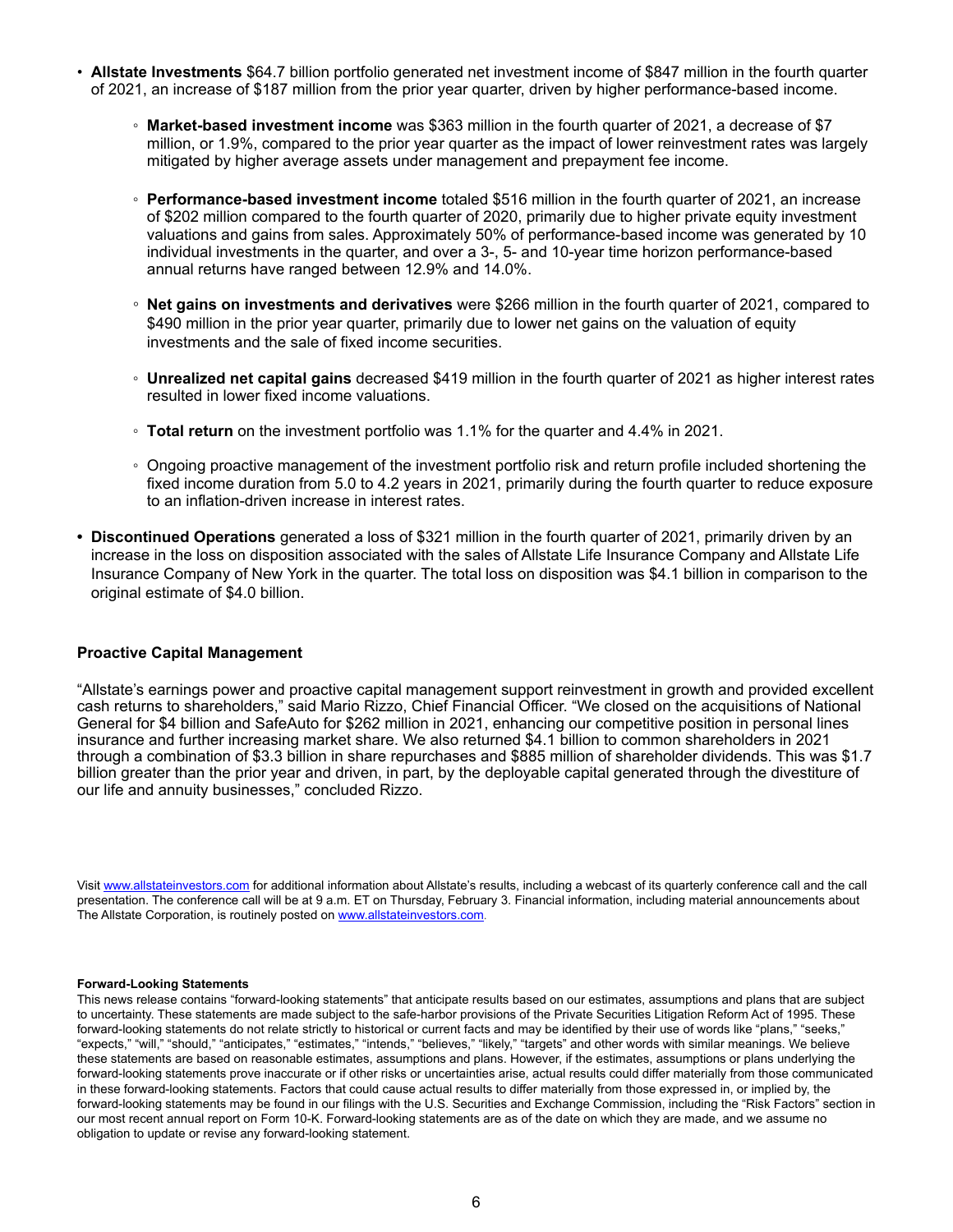## **THE ALLSTATE CORPORATION AND SUBSIDIARIES CONSOLIDATED STATEMENTS OF FINANCIAL POSITION**

| (\$ in millions, except par value data)                                                                                                                                               |    | December 31,<br>2021 | December 31,<br>2020 |           |  |
|---------------------------------------------------------------------------------------------------------------------------------------------------------------------------------------|----|----------------------|----------------------|-----------|--|
| Assets                                                                                                                                                                                |    |                      |                      |           |  |
| Investments                                                                                                                                                                           |    |                      |                      |           |  |
| Fixed income securities, at fair value (amortized cost, net \$41,376 and \$40,034)                                                                                                    | \$ | 42,136               | \$                   | 42,565    |  |
| Equity securities, at fair value (cost \$6,016 and \$2,740)                                                                                                                           |    | 7,061                |                      | 3,168     |  |
| Mortgage loans, net                                                                                                                                                                   |    | 821                  |                      | 746       |  |
| Limited partnership interests                                                                                                                                                         |    | 8,018                |                      | 4,563     |  |
| Short-term, at fair value (amortized cost \$4,009 and \$6,807)                                                                                                                        |    | 4,009                |                      | 6,807     |  |
| Other, net                                                                                                                                                                            |    | 2,656                |                      | 1,691     |  |
| <b>Total investments</b>                                                                                                                                                              |    | 64,701               |                      | 59,540    |  |
| Cash                                                                                                                                                                                  |    | 763                  |                      | 311       |  |
| Premium installment receivables, net                                                                                                                                                  |    | 8,364                |                      | 6,463     |  |
| Deferred policy acquisition costs                                                                                                                                                     |    | 4,722                |                      | 3,774     |  |
| Reinsurance and indemnification recoverables, net                                                                                                                                     |    | 10,024               |                      | 7,215     |  |
| Accrued investment income                                                                                                                                                             |    | 339                  |                      | 371       |  |
| Property and equipment, net                                                                                                                                                           |    | 939                  |                      | 1,057     |  |
| Goodwill                                                                                                                                                                              |    | 3,502                |                      | 2,369     |  |
| Other assets, net                                                                                                                                                                     |    | 6,086                |                      | 2,756     |  |
| Assets held for sale                                                                                                                                                                  |    |                      |                      | 42,131    |  |
| <b>Total assets</b>                                                                                                                                                                   | S  | 99,440               | \$                   | 125,987   |  |
| <b>Liabilities</b>                                                                                                                                                                    |    |                      |                      |           |  |
| Reserve for property and casualty insurance claims and claims expense                                                                                                                 | \$ | 33,060               | \$                   | 27,610    |  |
| Reserve for future policy benefits                                                                                                                                                    |    | 1.273                |                      | 1,028     |  |
| Contractholder funds                                                                                                                                                                  |    | 908                  |                      | 857       |  |
| Unearned premiums                                                                                                                                                                     |    | 19,844               |                      | 15,946    |  |
| Claim payments outstanding                                                                                                                                                            |    | 1,123                |                      | 957       |  |
| Deferred income taxes                                                                                                                                                                 |    | 833                  |                      | 382       |  |
| Other liabilities and accrued expenses                                                                                                                                                |    | 9,296                |                      | 7,840     |  |
| Long-term debt                                                                                                                                                                        |    | 7,976                |                      | 7,825     |  |
| Liabilities held for sale                                                                                                                                                             |    |                      |                      | 33,325    |  |
| <b>Total liabilities</b>                                                                                                                                                              |    | 74,313               |                      | 95,770    |  |
| <b>Equity</b>                                                                                                                                                                         |    |                      |                      |           |  |
| Preferred stock and additional capital paid-in, \$1 par value, 25 million shares authorized,<br>81.0 thousand shares issued and outstanding, \$2,025 aggregate liquidation preference |    | 1,970                |                      | 1,970     |  |
| Common stock, \$.01 par value, 2.0 billion shares authorized and 900 million issued,<br>281 million and 304 million shares outstanding                                                |    | 9                    |                      | 9         |  |
| Additional capital paid-in                                                                                                                                                            |    | 3,722                |                      | 3,498     |  |
| Retained income                                                                                                                                                                       |    | 53,294               |                      | 52,767    |  |
| Treasury stock, at cost (619 million and 596 million shares)                                                                                                                          |    | (34, 471)            |                      | (31, 331) |  |
| Accumulated other comprehensive income:                                                                                                                                               |    |                      |                      |           |  |
| Unrealized net capital gains and losses                                                                                                                                               |    | 598                  |                      | 3,180     |  |
| Unrealized foreign currency translation adjustments                                                                                                                                   |    | (15)                 |                      | (7)       |  |
| Unamortized pension and other postretirement prior service credit                                                                                                                     |    | 72                   |                      | 131       |  |
| Total accumulated other comprehensive income                                                                                                                                          |    | 655                  |                      | 3,304     |  |
| Total Allstate shareholders' equity                                                                                                                                                   |    | 25,179               |                      | 30,217    |  |
| Noncontrolling interest                                                                                                                                                               |    | (52)                 |                      |           |  |
| <b>Total equity</b>                                                                                                                                                                   |    | 25,127               |                      | 30,217    |  |
| <b>Total liabilities and equity</b>                                                                                                                                                   | \$ | 99,440               | \$                   | 125,987   |  |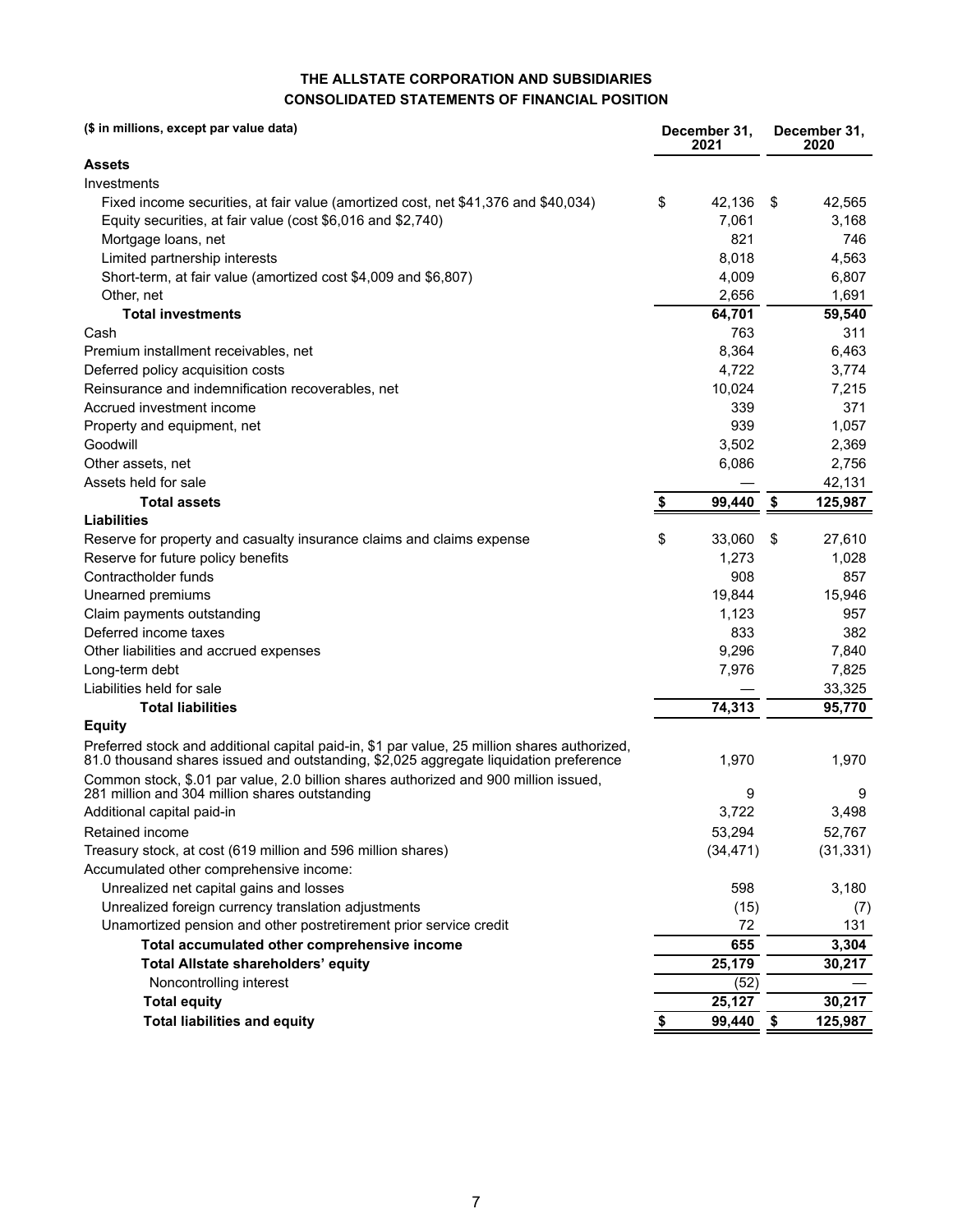# **THE ALLSTATE CORPORATION AND SUBSIDIARIES CONSOLIDATED STATEMENTS OF OPERATIONS**

| (\$ in millions, except per share data)                       | Three months ended<br>December 31, |            |    |            | <b>Twelve months ended</b><br>December 31, |          |    |        |
|---------------------------------------------------------------|------------------------------------|------------|----|------------|--------------------------------------------|----------|----|--------|
|                                                               |                                    | 2021       |    | 2020       |                                            | 2021     |    | 2020   |
|                                                               |                                    |            |    |            |                                            |          |    |        |
| <b>Revenues</b>                                               |                                    |            |    |            |                                            |          |    |        |
| Property and casualty insurance premiums                      | \$                                 | 10,852     | \$ | 9,279      | \$                                         | 42,218   | \$ | 37,073 |
| Accident and health insurance premiums and contract charges   |                                    | 459<br>587 |    | 262        |                                            | 1,821    |    | 1,094  |
| Other revenue<br>Net investment income                        |                                    | 847        |    | 271        |                                            | 2,172    |    | 1,065  |
| Net gains (losses) on investments and derivatives             |                                    | 266        |    | 660<br>490 |                                            | 3,293    |    | 1,590  |
| <b>Total revenues</b>                                         |                                    | 13,011     |    | 10,962     |                                            | 1,084    |    | 1,087  |
|                                                               |                                    |            |    |            |                                            | 50,588   |    | 41,909 |
| <b>Costs and expenses</b>                                     |                                    |            |    |            |                                            |          |    |        |
| Property and casualty insurance claims and claims expense     |                                    | 7,804      |    | 5,366      |                                            | 29,318   |    | 22,001 |
| Shelter-in-Place Payback expense                              |                                    |            |    |            |                                            | 29       |    | 948    |
| Accident and health insurance policy benefits                 |                                    | 269        |    | 124        |                                            | 1,015    |    | 516    |
| Interest credited to contractholder funds                     |                                    | 9          |    | 7          |                                            | 34       |    | 33     |
| Amortization of deferred policy acquisition costs             |                                    | 1,602      |    | 1,382      |                                            | 6,252    |    | 5,477  |
| Operating costs and expenses                                  |                                    | 1,956      |    | 1,440      |                                            | 7,260    |    | 5,494  |
| Pension and other postretirement remeasurement (gains) losses |                                    | (240)      |    | (371)      |                                            | (644)    |    | (51)   |
| Restructuring and related charges                             |                                    | 25         |    | 40         |                                            | 170      |    | 253    |
| Amortization of purchased intangibles                         |                                    | 109        |    | 30         |                                            | 376      |    | 118    |
| Interest expense                                              |                                    | 84         |    | 80         |                                            | 330      |    | 318    |
| <b>Total costs and expenses</b>                               |                                    | 11,618     |    | 8,098      |                                            | 44,140   |    | 35,107 |
| Income from operations before income tax expense              |                                    | 1,393      |    | 2,864      |                                            | 6,448    |    | 6,802  |
| Income tax expense                                            |                                    | 281        |    | 594        |                                            | 1,289    |    | 1,373  |
| Net income from continuing operations                         |                                    | 1,112      |    | 2,270      |                                            | 5,159    |    | 5,429  |
| Income (loss) from discontinued operations, net of tax        |                                    | (321)      |    | 354        |                                            | (3, 593) |    | 147    |
| Net income                                                    |                                    | 791        |    | 2,624      |                                            | 1,566    |    | 5,576  |
| Less: Net income attributable to noncontrolling interest      |                                    | (26)       |    |            |                                            | (33)     |    |        |
| Net income attributable to Allstate                           |                                    | 817        |    | 2,624      |                                            | 1,599    |    | 5,576  |
| Less: Preferred stock dividends                               |                                    | 27         |    | 26         |                                            | 114      |    | 115    |
| Net income applicable to common shareholders                  |                                    | 790        |    | 2,598      |                                            | 1,485    |    | 5,461  |
| Earnings per common share applicable to common shareholders   |                                    |            |    |            |                                            |          |    |        |
| Basic                                                         |                                    |            |    |            |                                            |          |    |        |
| Continuing operations                                         | \$                                 | 3.90       | \$ | 7.38       | \$                                         | 17.23    | \$ | 17.06  |
| Discontinued operations                                       |                                    | (1.13)     |    | 1.16       |                                            | (12.19)  |    | 0.47   |
| <b>Total</b>                                                  | \$                                 | 2.77       | \$ | 8.54       | \$                                         | 5.04     | \$ | 17.53  |
| Diluted                                                       |                                    |            |    |            |                                            |          |    |        |
| Continuing operations                                         | \$                                 | 3.84       | \$ | 7.30       | \$                                         | 16.98    | \$ | 16.84  |
| Discontinued operations                                       |                                    | (1.11)     |    | 1.15       |                                            | (12.02)  |    | 0.47   |
| <b>Total</b>                                                  | \$                                 | 2.73       | \$ | 8.45       | \$                                         | 4.96     | \$ | 17.31  |
| Weighted average common shares - Basic                        |                                    | 285.0      |    | 304.3      |                                            | 294.8    |    | 311.6  |
| Weighted average common shares - Diluted                      |                                    | 289.0      |    | 307.6      |                                            | 299.1    |    | 315.5  |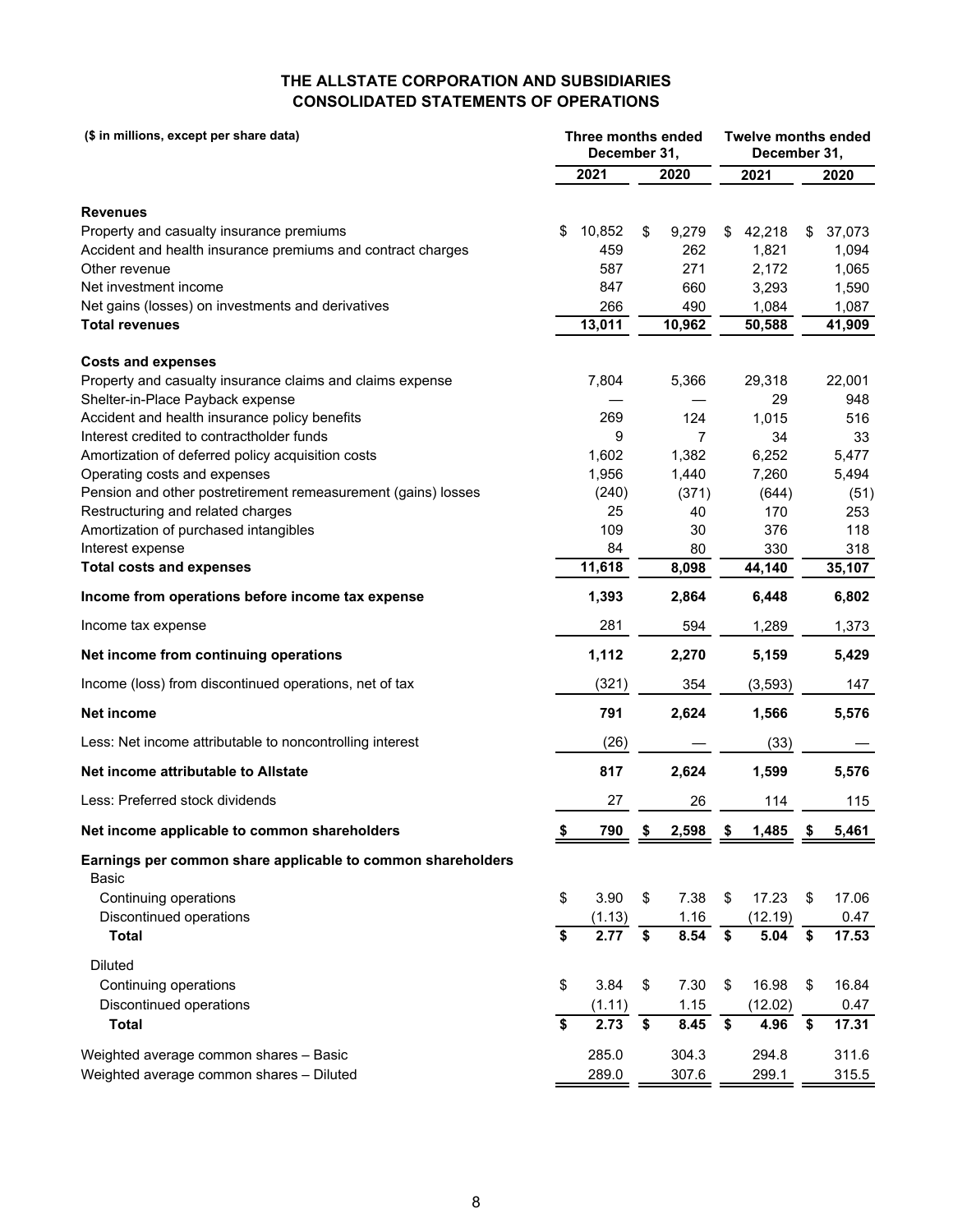#### **Definitions of Non-GAAP Measures**

We believe that investors' understanding of Allstate's performance is enhanced by our disclosure of the following non-GAAP measures. Our methods for calculating these measures may differ from those used by other companies and therefore comparability may be limited.

**Adjusted net income** is net income (loss) applicable to common shareholders, excluding:

- Net gains and losses on investments and derivatives except for periodic settlements and accruals on non-hedge derivative instruments,
- which are reported with net gains and losses on investments and derivatives but included in adjusted net income
- Pension and other postretirement remeasurement gains and losses Business combination expenses and the amortization or impairment of purchased intangibles
- Income or loss from discontinued operations
- Adjustments for other significant non-recurring, infrequent or unusual items, when (a) the nature of the charge or gain is such that it is
- reasonably unlikely to recur within two years, or (b) there has been no similar charge or gain within the prior two years
- Related income tax expense or benefit of these items

Net income (loss) applicable to common shareholders is the GAAP measure that is most directly comparable to adjusted net income.

We use adjusted net income as an important measure to evaluate our results of operations. We believe that the measure provides investors with a valuable measure of the Company's ongoing performance because it reveals trends in our insurance and financial services business that may be obscured by the net effect of net gains and losses on investments and derivatives, pension and other postretirement remeasurement gains and losses, business combination expenses and the amortization or impairment of purchased intangibles, income or loss from discontinued operations and adjustments for other significant non-recurring, infrequent or unusual items and the related tax expense or benefit of these items. Net gains and losses on investments and derivatives, and pension and other postretirement remeasurement gains and losses may vary significantly between periods and are generally driven by business decisions and external economic developments such as capital market conditions, the timing of which is unrelated to the insurance underwriting process. Business combination expenses and income or loss from discontinued operations are excluded because they are non-recurring in nature and the amortization or impairment of purchased intangibles is excluded because it relates to the acquisition purchase price and is not indicative of our underlying business results or trends. Non-recurring items are excluded because, by their nature, they are not indicative of our business or economic trends. Accordingly, adjusted net income excludes the effect of items that tend to be highly variable from period to period and highlights the results from ongoing operations and the underlying profitability of our business. A byproduct of excluding these items to determine adjusted net income is the transparency and understanding of their significance to net income variability and profitability while recognizing these or similar items may recur in subsequent periods. Adjusted net income is used by management along with the other components of net income (loss) applicable to common shareholders to assess our performance. We use adjusted measures of adjusted net income in incentive compensation. Therefore, we believe it is useful for investors to evaluate net income (loss) applicable to common shareholders, adjusted net income and their components separately and in the aggregate when reviewing and evaluating our performance. We note that investors, financial analysts, financial and business media organizations and rating agencies utilize adjusted net income results in their evaluation of our and our industry's financial performance and in their investment decisions, recommendations and communications as it represents a reliable, representative and consistent measurement of the industry and the Company and management's performance. We note that the price to earnings multiple commonly used by insurance investors as a forward-looking valuation technique uses adjusted net income as the denominator. Adjusted net income should not be considered a substitute for net income (loss) applicable to common shareholders and does not reflect the overall profitability of our business.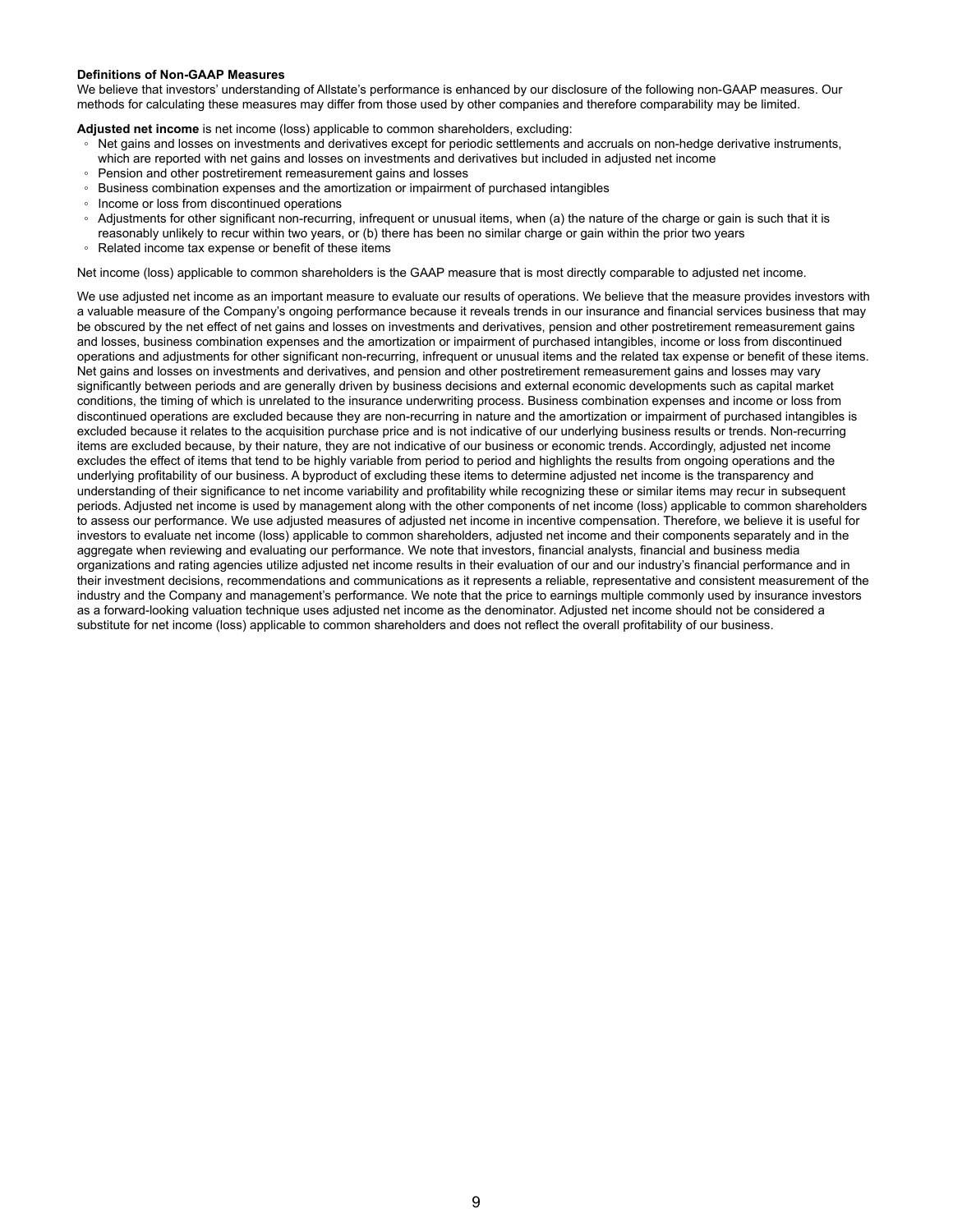The following tables reconcile net income (loss) applicable to common shareholders and adjusted net income. Taxes on adjustments to reconcile net income (loss) applicable to common shareholders and adjusted net income generally use a 21% effective tax rate.

| (\$ in millions, except per share data)                                                      | Three months ended December 31. |       |   |       |                          |        |   |        |  |  |  |
|----------------------------------------------------------------------------------------------|---------------------------------|-------|---|-------|--------------------------|--------|---|--------|--|--|--|
|                                                                                              | Consolidated                    |       |   |       | Per diluted common share |        |   |        |  |  |  |
|                                                                                              |                                 | 2021  |   | 2020  |                          | 2021   |   | 2020   |  |  |  |
| Net income (loss) applicable to common shareholders                                          | S                               | 790   | S | 2.598 | S                        | 2.73   | S | 8.45   |  |  |  |
| Net (gains) losses on investments and derivatives                                            |                                 | (266) |   | (490) |                          | (0.92) |   | (1.59) |  |  |  |
| Pension and other postretirement remeasurement (gains) losses                                |                                 | (240) |   | (371) |                          | (0.83) |   | (1.21) |  |  |  |
| Curtailment (gains) losses                                                                   |                                 |       |   |       |                          |        |   |        |  |  |  |
| Reclassification of periodic settlements and accruals on non-hedge derivative<br>instruments |                                 | (1)   |   | (1)   |                          |        |   |        |  |  |  |
| Business combination expenses and the amortization of purchased intangibles                  |                                 | 109   |   | 30    |                          | 0.38   |   | 0.10   |  |  |  |
| Business combination fair value adjustment                                                   |                                 |       |   |       |                          |        |   |        |  |  |  |
| (Income) loss from discontinued operations                                                   |                                 | 177   |   | (446) |                          | 0.61   |   | (1.45) |  |  |  |
| Income tax expense (benefit)                                                                 |                                 | 227   |   | 272   |                          | 0.78   |   | 0.88   |  |  |  |
| Adjusted net income *                                                                        |                                 | 796   |   | 1,592 |                          | 2.75   | S | 5.18   |  |  |  |

|                                                                                              |                     |   | Twelve months ended December 31, |            |                          |        |
|----------------------------------------------------------------------------------------------|---------------------|---|----------------------------------|------------|--------------------------|--------|
|                                                                                              | <b>Consolidated</b> |   |                                  |            | Per diluted common share |        |
|                                                                                              | 2021                |   | 2020                             | 2021       |                          | 2020   |
| Net income (loss) applicable to common shareholders                                          | \$<br>1.485         | S | 5.461                            | \$<br>4.96 | \$                       | 17.31  |
| Net (gains) losses on investments and derivatives                                            | (1,084)             |   | (1,087)                          | (3.63)     |                          | (3.44) |
| Pension and other postretirement remeasurement (gains) losses                                | (644)               |   | (51)                             | (2.15)     |                          | (0.16) |
| Curtailment (gains) losses                                                                   |                     |   | (8)                              |            |                          | (0.03) |
| Reclassification of periodic settlements and accruals on non-hedge derivative<br>instruments |                     |   |                                  |            |                          |        |
| Business combination expenses and the amortization of purchased intangibles                  | 398                 |   | 118                              | 1.33       |                          | 0.37   |
| Business combination fair value adjustment                                                   | (6)                 |   |                                  | (0.02)     |                          |        |
| (Income) loss from discontinued operations                                                   | 3,612               |   | (157)                            | 12.08      |                          | (0.50) |
| Income tax expense (benefit)                                                                 | 272                 |   | 234                              | 0.91       |                          | 0.74   |
| Adjusted net income *                                                                        | 4,033               |   | 4,510                            | 13.48      |                          | 14.29  |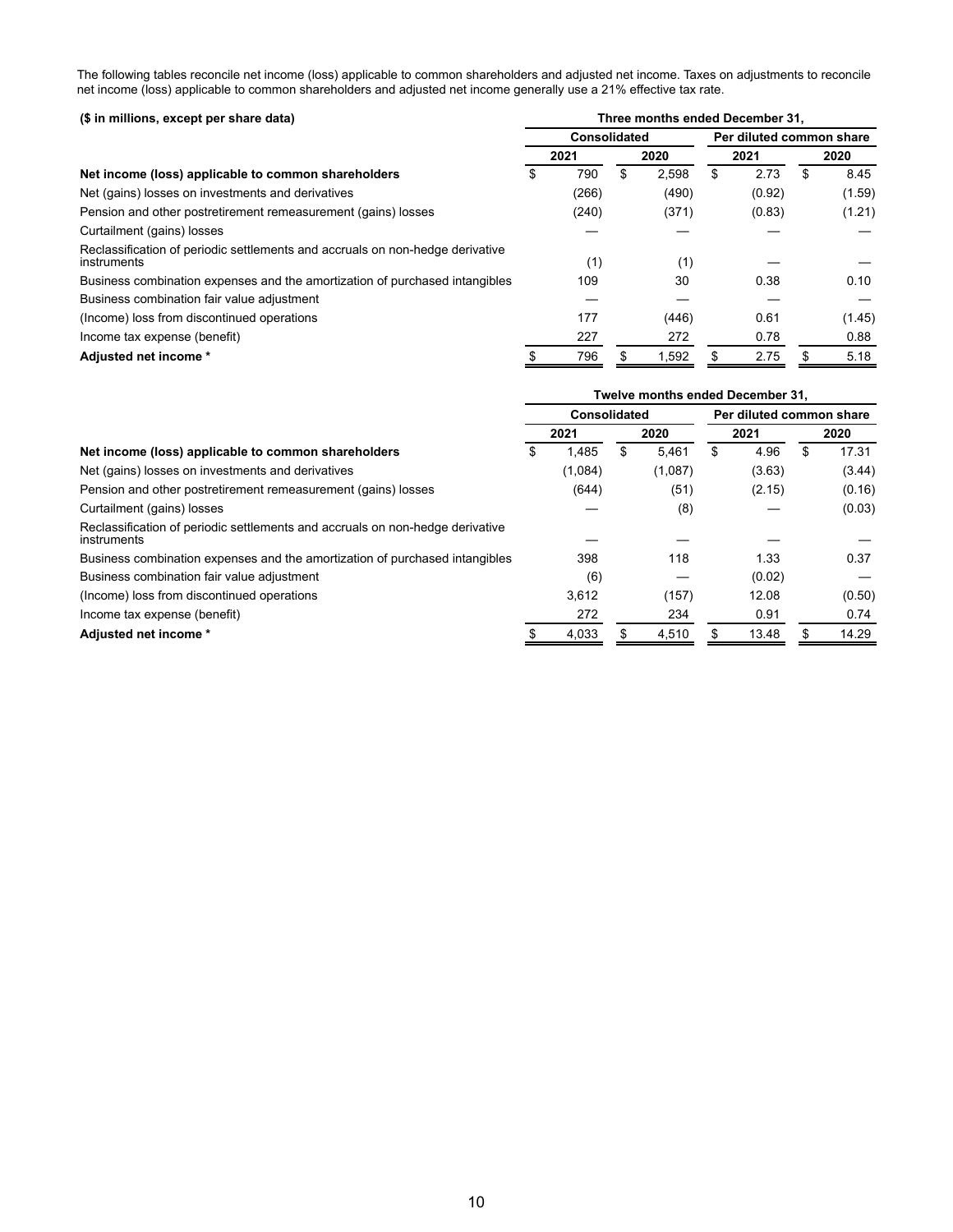**Adjusted net income return on Allstate common shareholders' equity** is a ratio that uses a non-GAAP measure. It is calculated by dividing the rolling 12-month adjusted net income by the average of Allstate common shareholders' equity at the beginning and at the end of the 12 months, after excluding the effect of unrealized net capital gains and losses. Return on Allstate common shareholders' equity is the most directly comparable GAAP measure. We use adjusted net income as the numerator for the same reasons we use adjusted net income, as discussed previously. We use average Allstate common shareholders' equity excluding the effect of unrealized net capital gains and losses for the denominator as a representation of common shareholders' equity primarily applicable to Allstate's earned and realized business operations because it eliminates the effect of items that are unrealized and vary significantly between periods due to external economic developments such as capital market conditions like changes in equity prices and interest rates, the amount and timing of which are unrelated to the insurance underwriting process. We use it to supplement our evaluation of net income (loss) applicable to common shareholders and return on Allstate common shareholders' equity because it excludes the effect of items that tend to be highly variable from period to period. We believe that this measure is useful to investors and that it provides a valuable tool for investors when considered along with return on Allstate common shareholders' equity because it eliminates the after-tax effects of realized and unrealized net capital gains and losses that can fluctuate significantly from period to period and that are driven by economic developments, the magnitude and timing of which are generally not influenced by management. In addition, it eliminates non-recurring items that are not indicative of our ongoing business or economic trends. A byproduct of excluding the items noted above to determine adjusted net income return on Allstate common shareholders' equity from return on Allstate common shareholders' equity is the transparency and understanding of their significance to return on common shareholders' equity variability and profitability while recognizing these or similar items may recur in subsequent periods. We use adjusted measures of adjusted net income return on Allstate common shareholders' equity in incentive compensation. Therefore, we believe it is useful for investors to have adjusted net income return on Allstate common shareholders' equity and return on Allstate common shareholders' equity when evaluating our performance. We note that investors, financial analysts, financial and business media organizations and rating agencies utilize adjusted net income return on common shareholders' equity results in their evaluation of our and our industry's financial performance and in their investment decisions, recommendations and communications as it represents a reliable, representative and consistent measurement of the industry and the company and management's utilization of capital. We also provide it to facilitate a comparison to our long-term adjusted net income return on Allstate common shareholders' equity goal. Adjusted net income return on Allstate common shareholders' equity should not be considered a substitute for return on Allstate common shareholders' equity and does not reflect the overall profitability of our business.

The following tables reconcile return on Allstate common shareholders' equity and adjusted net income return on Allstate common shareholders' equity.

| (\$ in millions)                                   | For the twelve months ended<br>December 31, |    |        |  |  |  |  |
|----------------------------------------------------|---------------------------------------------|----|--------|--|--|--|--|
|                                                    | 2021                                        |    | 2020   |  |  |  |  |
| Return on Allstate common shareholders' equity     |                                             |    |        |  |  |  |  |
| Numerator:                                         |                                             |    |        |  |  |  |  |
| Net income applicable to common shareholders       | 1,485                                       |    | 5,461  |  |  |  |  |
| Denominator:                                       |                                             |    |        |  |  |  |  |
| Beginning Allstate common shareholders' equity (1) | \$<br>28.247                                | \$ | 23.750 |  |  |  |  |
| Ending Allstate common shareholders' equity (1)    | 23,209                                      |    | 28,247 |  |  |  |  |
| Average Allstate common shareholders' equity       | 25.728                                      |    | 25,999 |  |  |  |  |
| Return on Allstate common shareholders' equity     | 5.8 %                                       |    | 21.0 % |  |  |  |  |

| $($$ in millions)                                                       |    | For the twelve months ended<br>December 31, |    |        |  |
|-------------------------------------------------------------------------|----|---------------------------------------------|----|--------|--|
|                                                                         |    | 2021                                        |    | 2020   |  |
| Adjusted net income return on Allstate common<br>shareholders' equity   |    |                                             |    |        |  |
| Numerator:                                                              |    |                                             |    |        |  |
| Adjusted net income *                                                   |    | 4,033                                       |    | 4,510  |  |
| Denominator:                                                            |    |                                             |    |        |  |
| Beginning Allstate common shareholders' equity (1)                      | \$ | 28,247                                      | \$ | 23,750 |  |
| Less: Unrealized net capital gains and losses                           |    | 3,180                                       |    | 1,887  |  |
| Adjusted beginning Allstate common shareholders' equity                 |    | 25,067                                      |    | 21,863 |  |
| Ending Allstate common shareholders' equity (1)                         |    | 23,209                                      |    | 28,247 |  |
| Less: Unrealized net capital gains and losses                           |    | 598                                         |    | 3,180  |  |
| Adjusted ending Allstate common shareholders' equity                    |    | 22,611                                      |    | 25,067 |  |
| Average adjusted Allstate common shareholders' equity                   |    | 23,839                                      |    | 23,465 |  |
| Adjusted net income return on Allstate common shareholders'<br>equity * |    | 16.9 %                                      |    | 19.2 % |  |

 $<sup>(1)</sup>$  Excludes equity related to preferred stock of \$1,970 million as of December 31, 2021, \$1,970 million as of</sup> December 31, 2020 and \$2,248 million as of December 31, 2019.

 $\mathcal{L}_\text{max}$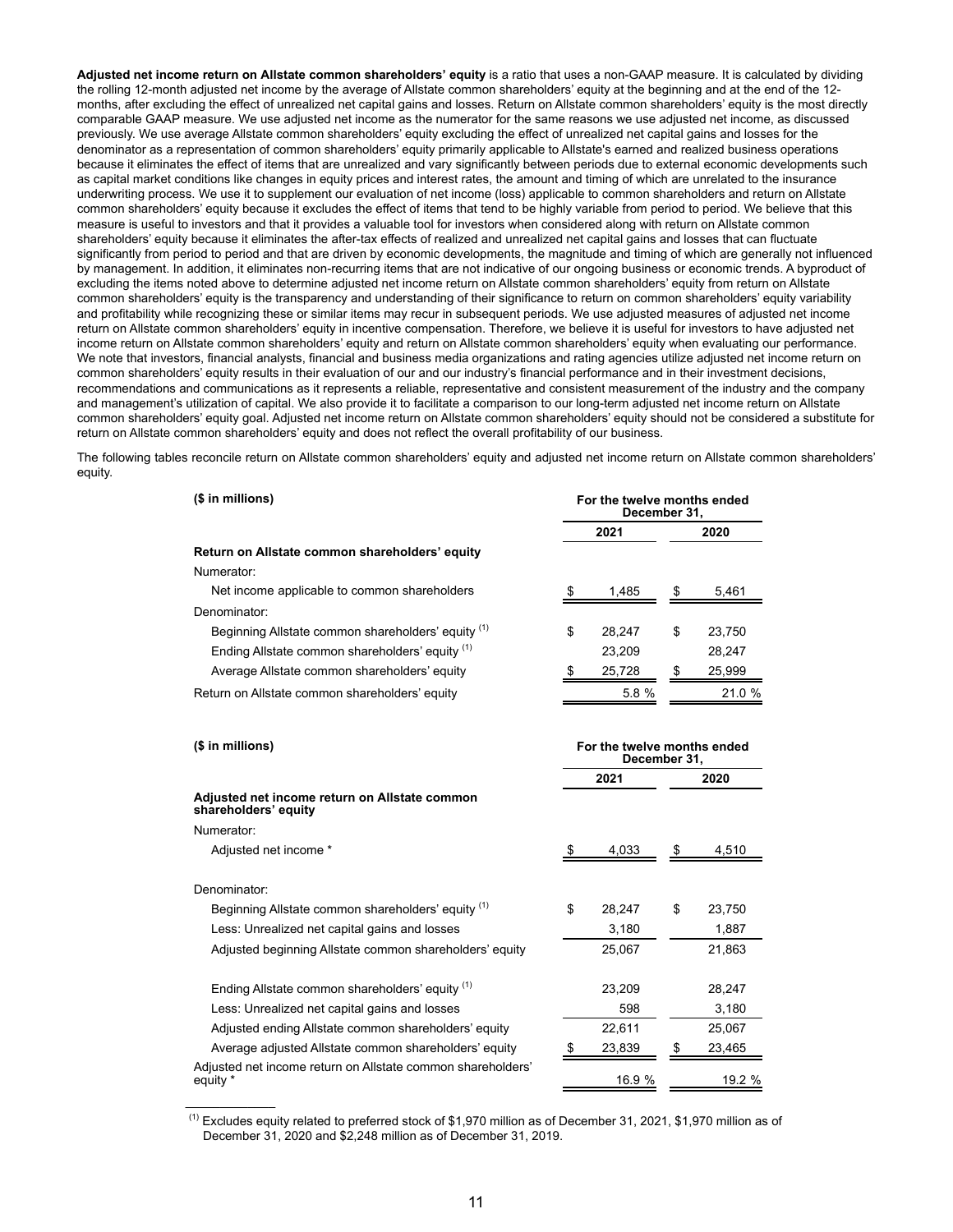**Combined ratio excluding the effect of catastrophes, prior year reserve reestimates and amortization or impairment of purchased intangibles ("underlying combined ratio")** is a non-GAAP ratio, which is computed as the difference between four GAAP operating ratios: the combined ratio, the effect of catastrophes on the combined ratio, the effect of prior year non-catastrophe reserve reestimates on the combined ratio, and the effect of amortization or impairment of purchased intangibles on the combined ratio. We believe that this ratio is useful to investors and it is used by management to reveal the trends in our Property-Liability business that may be obscured by catastrophe losses, prior year reserve reestimates and amortization or impairment of purchased intangibles. Catastrophe losses cause our loss trends to vary significantly between periods as a result of their incidence of occurrence and magnitude, and can have a significant impact on the combined ratio. Prior year reserve reestimates are caused by unexpected loss development on historical reserves, which could increase or decrease current year net income. Amortization or impairment of purchased intangibles relates to the acquisition purchase price and is not indicative of our underlying insurance business results or trends. We believe it is useful for investors to evaluate these components separately and in the aggregate when reviewing our underwriting performance. We also provide it to facilitate a comparison to our outlook on the underlying combined ratio. The most directly comparable GAAP measure is the combined ratio. The underlying combined ratio should not be considered a substitute for the combined ratio and does not reflect the overall underwriting profitability of our business.

The following tables reconcile the respective combined ratio to the underlying combined ratio. Underwriting margin is calculated as 100% minus the combined ratio.

### **Property-Liability Three months ended**

| <b>Property-Liability</b>                                |       | Three months ended<br>December 31. | <b>Twelve months ended</b><br>December 31. |       |  |
|----------------------------------------------------------|-------|------------------------------------|--------------------------------------------|-------|--|
|                                                          | 2021  | 2020                               | 2021                                       | 2020  |  |
| <b>Combined ratio</b>                                    | 98.9  | 84.0                               | 95.9                                       | 87.6  |  |
| Effect of catastrophe losses                             | (5.1) | (4.8)                              | (8.3)                                      | (7.9) |  |
| Effect of prior year non-catastrophe reserve reestimates | (1.8) |                                    | (0.8)                                      | (0.2) |  |
| Effect of amortization of purchased intangibles          | (0.7) | (0.1)                              | (0.6)                                      | (0.1) |  |
| Underlying combined ratio*                               | 91.3  | 79.1                               | 86.2                                       | 79.4  |  |
| Effect of prior year catastrophe reserve reestimates     |       |                                    | (0.5)                                      | (1.4) |  |

| <b>Allstate Protection - Auto Insurance</b>              | Three months ended<br>December 31, |        | <b>Twelve months ended</b><br>December 31, |        |
|----------------------------------------------------------|------------------------------------|--------|--------------------------------------------|--------|
|                                                          | 2021                               | 2020   | 2021                                       | 2020   |
| <b>Combined ratio</b>                                    | 104.3                              | 85.5   | 95.4                                       | 86.0   |
| Effect of catastrophe losses                             | (1.3)                              | (0.6)  | (1.7)                                      | (1.2)  |
| Effect of prior year non-catastrophe reserve reestimates | (2.1)                              |        | (0.6)                                      | 0.3    |
| Effect of amortization of purchased intangibles          | (0.7)                              |        | (0.6)                                      |        |
| Underlying combined ratio*                               | 100.2                              | 84.9   | 92.5                                       | 85.1   |
| Effect of prior year catastrophe reserve reestimates     |                                    | (0.1)  | (0.1)                                      | (0.1)  |
| <b>Allstate Protection - Homeowners Insurance</b>        | Three months ended<br>December 31, |        | <b>Twelve months ended</b><br>December 31, |        |
|                                                          |                                    |        |                                            |        |
|                                                          | 2021                               | 2020   | 2021                                       | 2020   |
| <b>Combined ratio</b>                                    | 87.1                               | 78.5   | 96.8                                       | 90.0   |
| Effect of catastrophe losses                             | (16.6)                             | (16.8) | (26.3)                                     | (27.9) |
| Effect of prior year non-catastrophe reserve reestimates |                                    | (0.1)  | (0.2)                                      | 0.2    |
| Effect of amortization of purchased intangibles          | (0.9)                              | (0.1)  | (0.7)                                      |        |
| Underlying combined ratio*                               | 69.6                               | 61.5   | 69.6                                       | 62.3   |